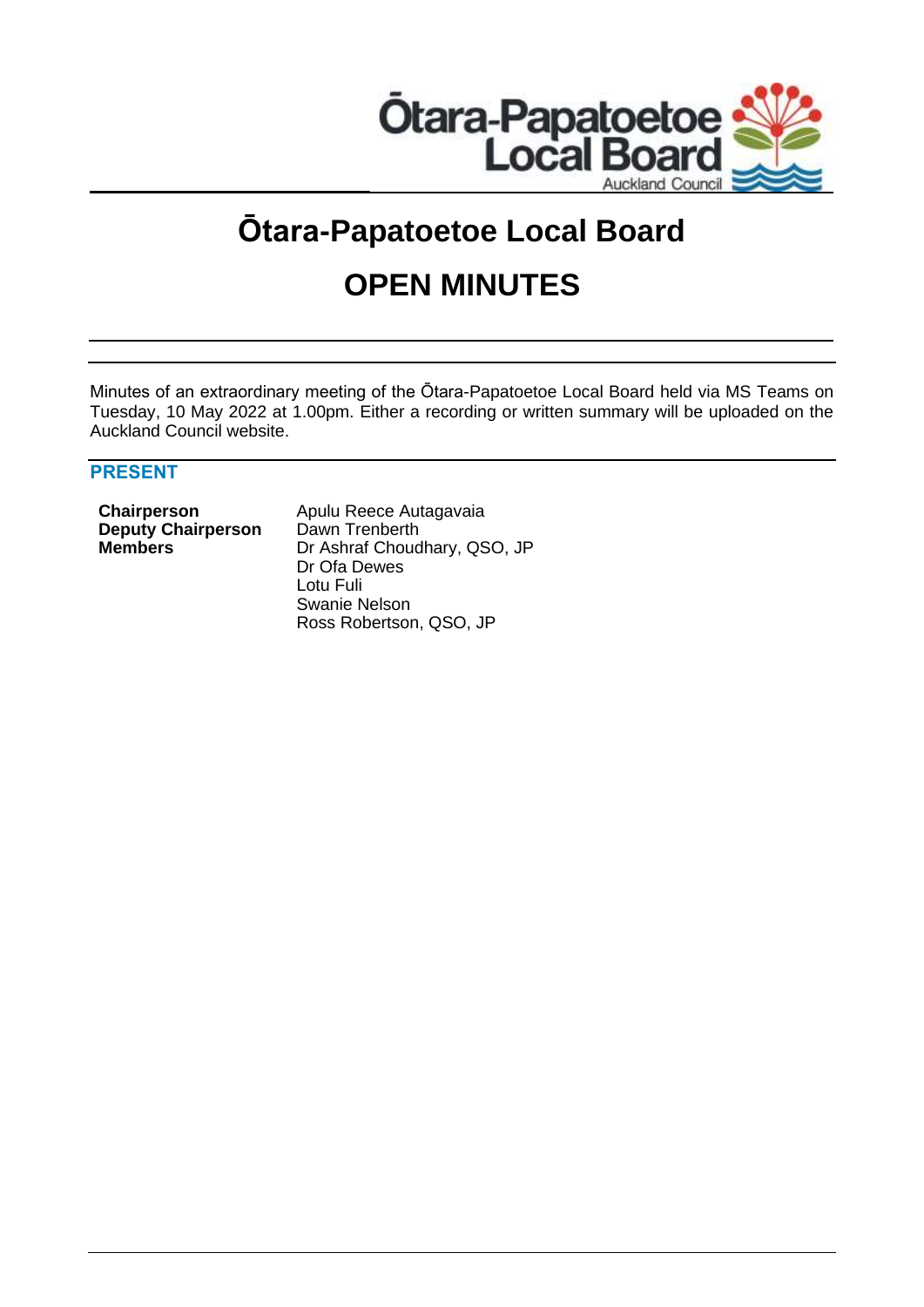

#### **1 Welcome**

Chair Apulu Reece opened the meeting.

#### **2 Apologies**

There were no apologies.

#### **3 Declaration of Interest**

There were no declarations of interest.

#### **4 Otara- Papatoetoe Local board consultation feedback and input into the Annual Budget 2022/2023**

The feedback on the regional topics to the proposed Annual Budget 2022-2023 and the advocacy initiatives were tabled at the meeting.

A copy has been placed on the official minutes and is available on the Auckland Council website as a minute attachment.

Resolution number OP/2022/60

MOVED by Chairperson R Autagavaia, seconded by Deputy Chairperson D Trenberth:

#### **That the Ōtara-Papatoetoe Local Board:**

- **a) receive consultation feedback on the proposed Ōtara-Papatoetoe Local Board priorities and activities for 2022/2023 as outlined in Attachment A**
- **b) receive consultation feedback on regional topics in the Annual Budget 2022/2023 from people and organisations based in the Ōtara-Papatoetoe local board area as outlined in Attachment A**
- **c) adopt the document tabled at the meeting and included in the minutes as Attachment B as the board's advocacy initiatives for the Annual Budget and input on regional topics in the proposed Annual Budget 2022/2023 to the Governing Body**
- **d) request the Governing Body works closely with local boards in meeting the financial, social and economic challenges facing the council and Auckland.**

### **CARRIED**

#### **Attachments**

A 10 May 2022: Ōtara-Papatoetoe Local Board - Item 4 Ōtara-Papatoetoe Local Board consultation feedback and input into the Annual Budget 2022/2023 - feedback on regional topics and advocacy initiatives.

1.02 pm The Chairperson closed with a karakia and thanked Members for their attendance and attention to business and declared the meeting closed.